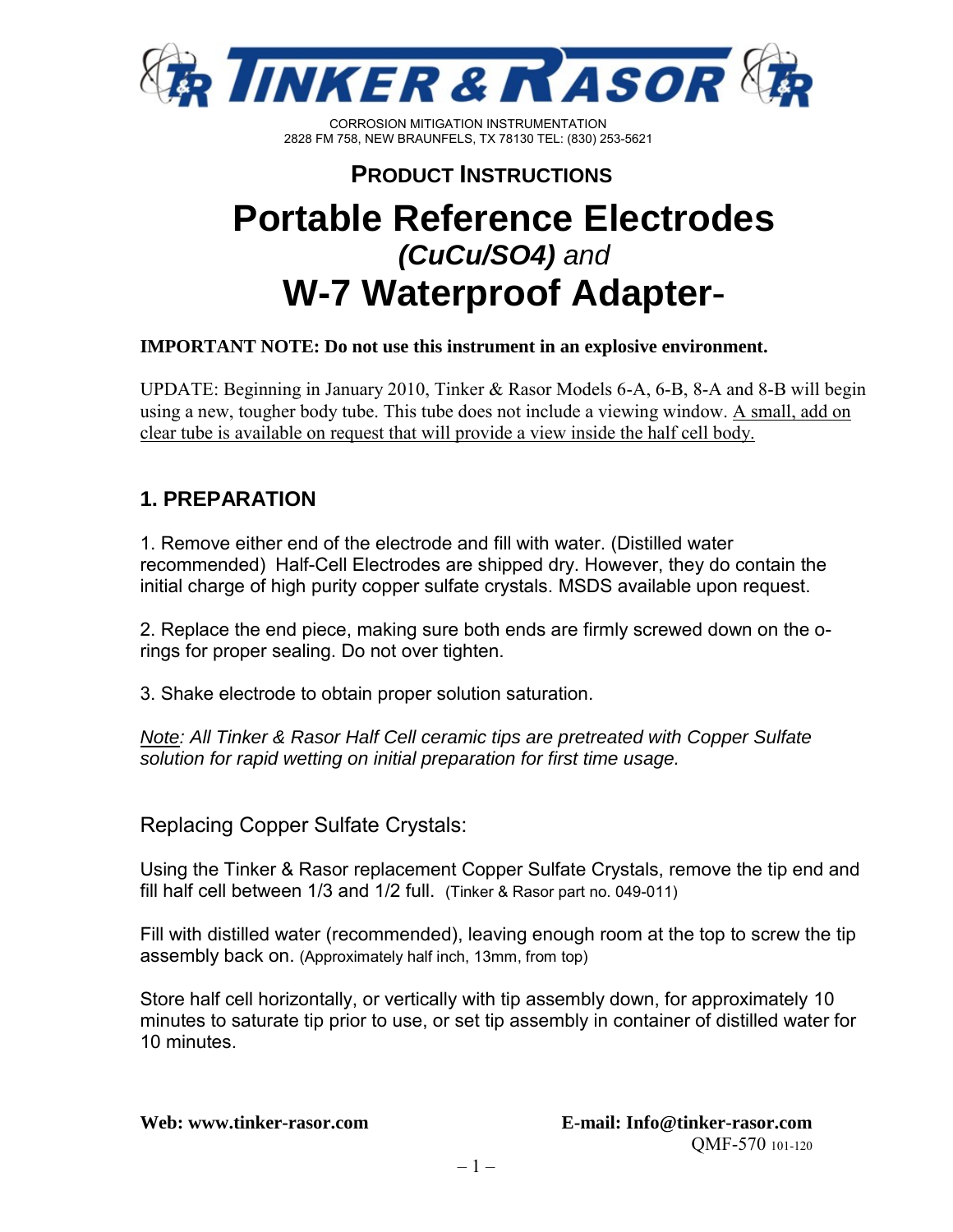

## **PRODUCT INSTRUCTIONS**

#### **2. OPERATION**

1. Remove the vinyl protective cap from the ceramic porous plug.

2. Place ceramic plug in contact with moist soil or water and connect copper rod assembly terminal (Knurled nut, hex nut) of the electrode to appropriate voltmeter.

*NOTE: When using cell with extension or pole, it is advisable to remove both the knurled nut and the hex nut to avoid possible damage to the rod holder.*

3. Make connection from the voltmeter to structure under test.

4. Observe polarity and voltage that is usually below two-volt range.

5. Always replace the vinyl cover on the electrode after each usage to prevent moisture loss in the ceramic plug.

#### **3. SERVICE**

Service to your reference electrode is recommended based upon use. If the reference electrode is used frequently, more than once per week, the instrument should be serviced on a bi-monthly basis. With less frequent use, service to the half cell on a biannual basis might be more appropriate. If the cell is used only once or twice per year, it is recommended that the cell be stored dry, with no water.

- 1. Removed the porous tip by unscrewing the tip assembly, and set aside.
- 2. Drain the water from the cell. It is not recommended to save the crystals during service, unless the cell is being emptied only for storage.

NOTE: Disposal of cupric sulfate crystals varies by locale. Contact your local sanitation district for disposal information.

- 3. Unscrew rod holder end, and remove copper rod assembly.
- 4. Using a common non-metallic abrasive cleaning pad (for use on dishes), softly buff the copper rod to remove any contaminants and oxidation residue.
- 5. Soak all parts in clean, distilled water for 24 hours.
- 6. Re-assemble, using new crystals and fresh, distilled water.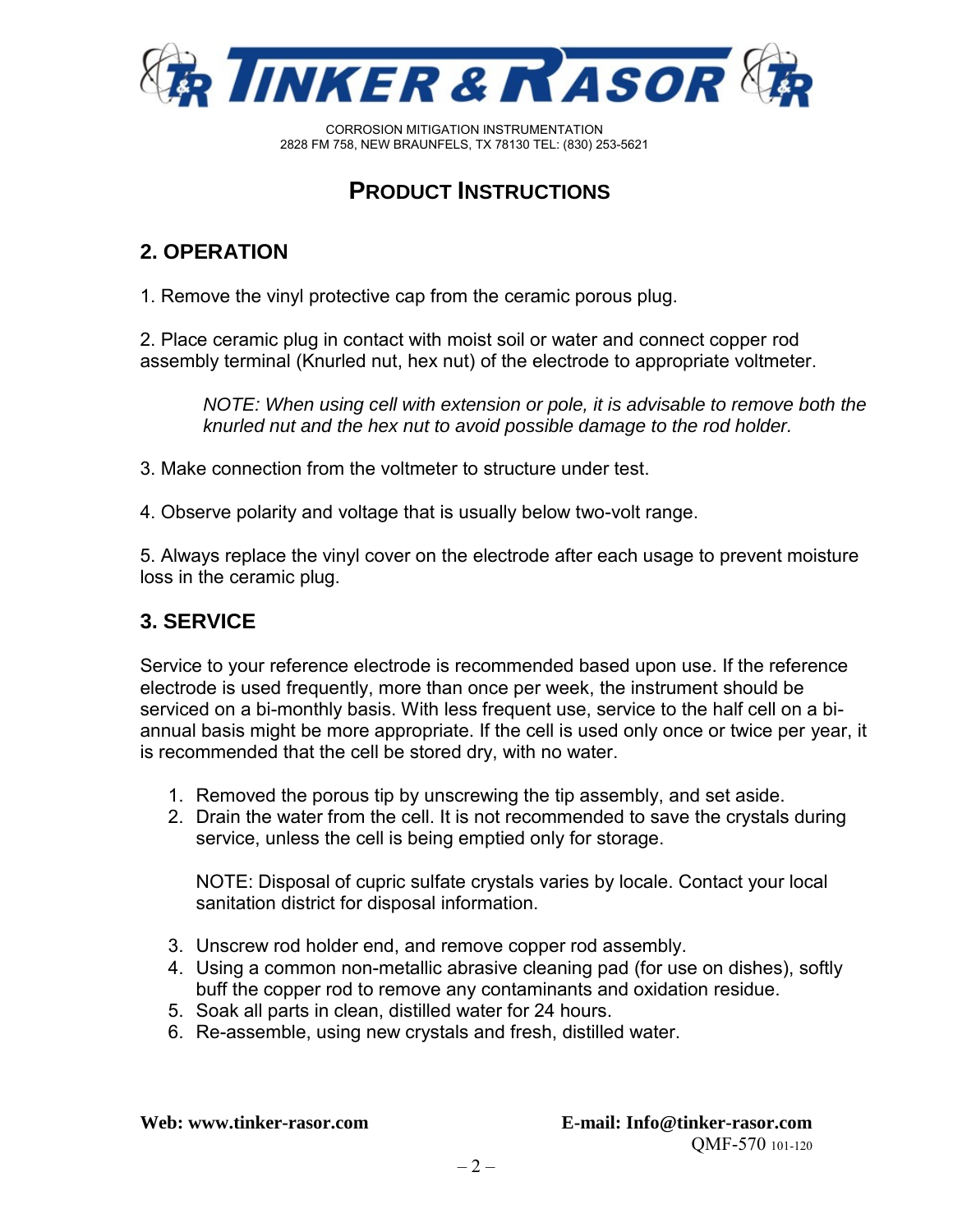

### **PRODUCT INSTRUCTIONS**

- 7. Let reference electrode stand tip down (or lie horizontally) for at least 15 minutes prior to use to saturate porous tip.
- 8. To check that the reference cell has been effectively cleaned, connect two recently cleaned reference cells to a voltmeter and submerge both into a bath of water. The voltmeter should show a potential difference of less than +/- 5mv. This would indicate that both reference electrodes are working well. It is recommended that for further control of the reference cells, a "Lab Use Only" cell be maintained and kept up for the purpose of proving the servicing of field use half cells.

An example of this test using Model 8-B Reference Electrodes is shown below. When each cell is connected to a voltmeter, a potential difference of less than 5 mV (0.005v) should be observed. If a potential difference greater than 5 mV is shown, it is recommended that the field use cell be broken down and serviced, as described above.